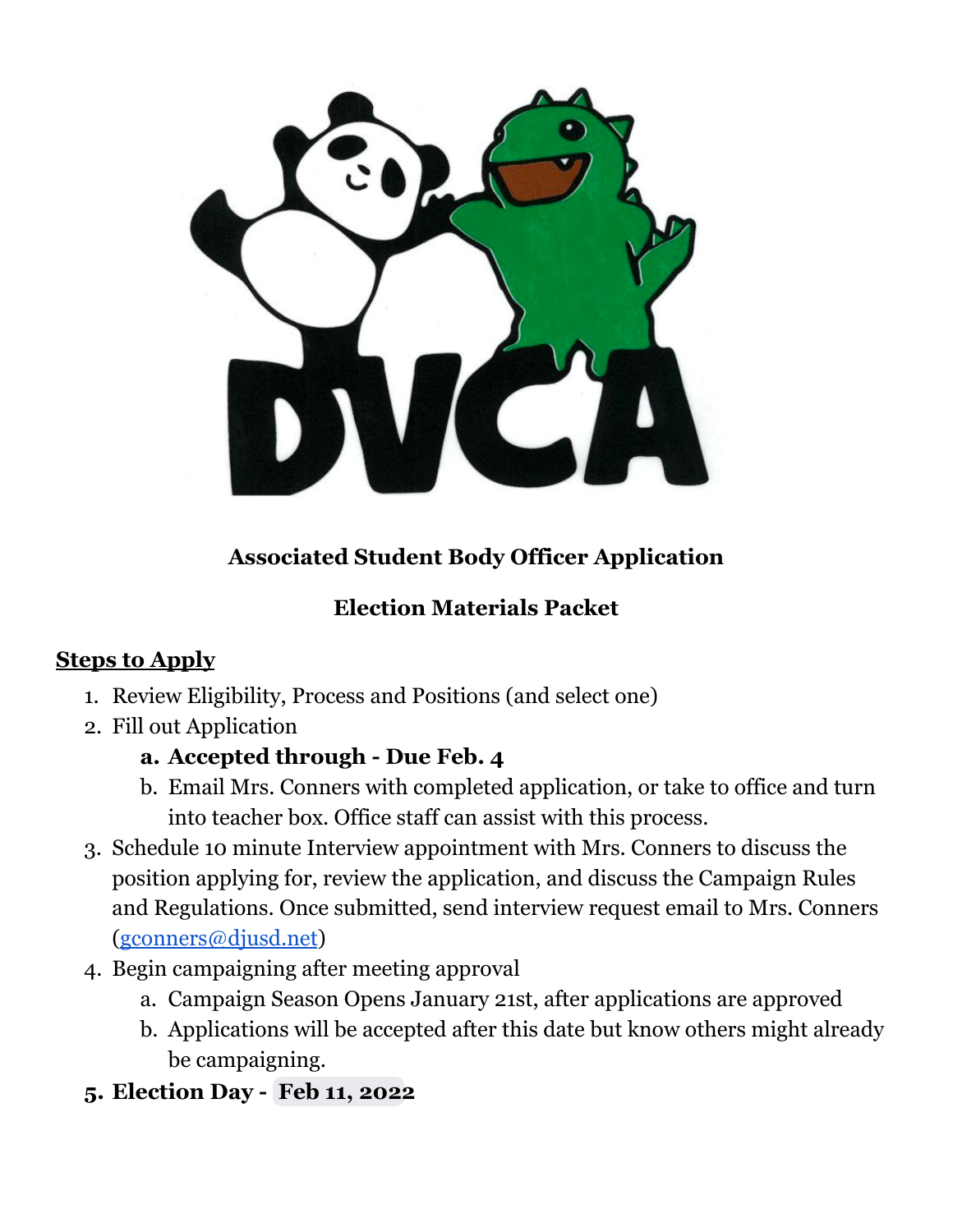## **Eligibility, Process and Positions Information**

### **Elections for ASB officers**

- The ASB officers elections are once a year. I.
- The Da Vinci Leadership class will promote membership and election information to the entire Associated Student Body. II.

#### *The Election process*: III.

- A. Election application packet will be made public in February at the beginning of the spring semester
- B. The elections will be held in February for the following school year.
- C. All ballots must be accessible to the entire student body.
- D. All ballots and voting will be conducted by secret ballot.
- E. The elected term lasts for the entirety of the following school year.
- F. Leadership will create and disseminate all election materials and will be overseen by the Activities Director and school administration.
- G. A plurality vote will be used. The most votes earned will be declared the winner.
- H. In Case of a tie: A runoff will be taken with the two candidates that are tied for most votes.

#### *ASB Election eligibility*: IV.

- A. Must enroll in the Leadership class for the 2020-2021 school year.
- B. Minimum 3.0 GPA (ASB PRESIDENT MUST HOLD a 3.5 GPA)
	- 1. Must maintain GPA during the end of the school year elected in and through the term of the office held
- C. Applicants must keep a clean school record: no disciplinary actions and maintain positive attendance (96% or better)
	- 1. Must have administration, counseling, attendance secretary and Activities Director sign off to above expectations
- D. See specific Officer Application packet for details
	- 1. Those who are ASB officers already attending student council meetings are not eligible to represent their classroom.
- E. Candidates already enrolled in leadership have priority in competitive campaigns.
- F. The President and Vice President must have been previously enrolled in leadership.
	- 1. Exceptions can be made by the Activities Director in the absence of candidates.

## **ASB Officer Position and Duties**

- The *ASB President* will have the following duties: I.
	- A. To preside over meetings of the Student Council
	- B. To call special meetings of the Student Council
	- C. To plan and prepare an agenda for the Student Council meetings
	- D. To represent the student council at all school and school district meetings where this representation is appropriate. - (unless a different students is appointed by administration)
	- E. School Culture Consultant:
		- 1. To work with School Culture Director in an advisory role for event planning
		- 2. School Wide community functions: DV Day, FEAST, etc.
	- F. Signature Approval Designee

#### The *ASB Vice President* will have the following duties: II.

A. To step in for the ASB president duties in their absence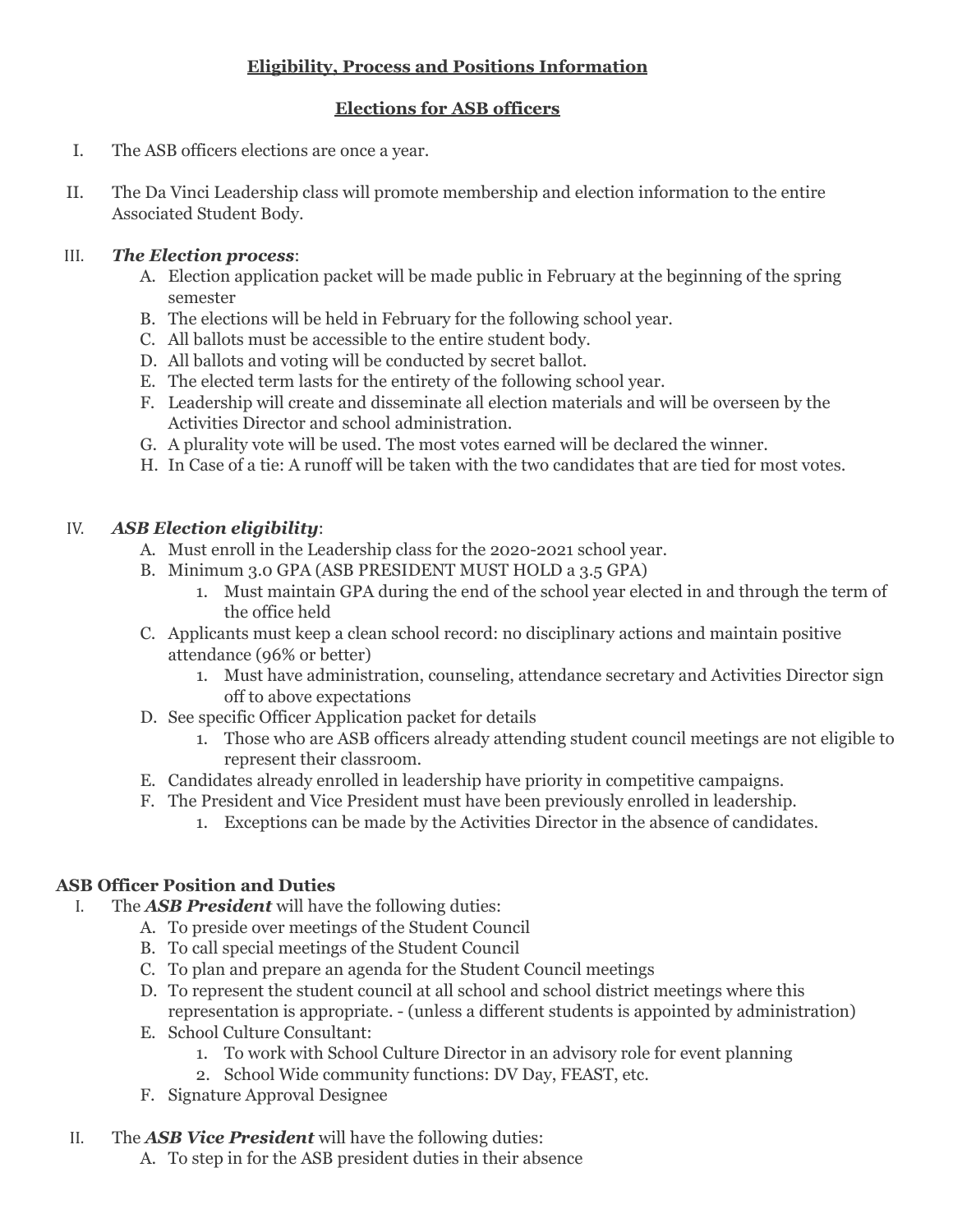- B. To collect and maintain records of all official school clubs and student organizations present on campus.
	- 1. Will be the contact person for any and all student club and organization needs
	- 2. Ensures that all clubs (staff and students) are properly trained with paperwork and request procedures.
	- 3. Organizes Club Fair and Club Training meetings
		- a) To host a school-wide club sign-up day to occur no later than October 1st.
	- 4. Keeps all paperwork for clubs in stock and accessible at all times.
- C. School Pride Director:
	- 1. Rallies, assemblies, etc.
- D. Signature Approval Designee
- III. The *ASB Treasurer* will have the following duties:
	- A. To maintain complete and accurate record of all Student Council receipts and disbursements
	- B. To oversee Student fund-raising efforts and tracking
	- C. To supervise the preparation of the Student Activities budget
	- D. Paperwork oversight for revenue and expenditures for ASB and all Clubs
	- E. Signature Approval Designee
- IV. The *ASB Secretary* will have the following duties:
	- A. To maintain accurate minutes of each Student Council meeting
	- B. To carry out all correspondence for the Student Council
	- C. Oversee all communication for the Leadership class
	- D. Serve as chairperson of the elections committee and supervise all student body elections.
	- E. Signature Approval Designee
- V. The *Grade-Level Student Representatives* will have the following duties:
	- A. To be a point of contact for the class and bring attention to issues concerning class to the Leadership, Student Council, and administration
	- B. Specific Duties
		- **1.** Sophomore: Spokesperson for the grade level, event ideation contribution, point of contact for any grade level communication and decision making, must attend all student council meeting**s**
		- 2. Junior: Staff versus Student Events, senior awards night
		- 3. Senior: Senior Class Fundraising, class cup organization and tracking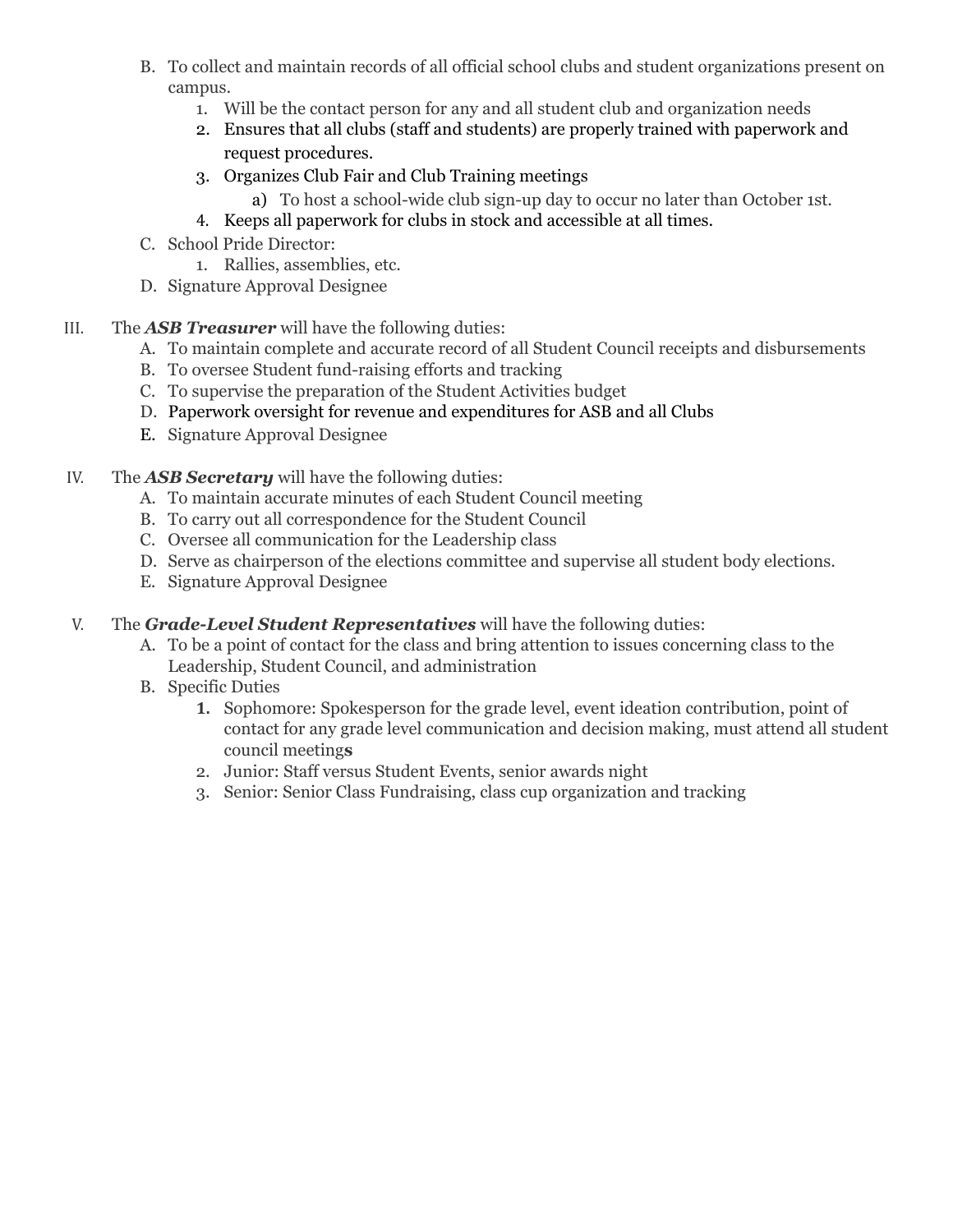### **Campaign Rules and Regulations**

### **Election Day Friday, February 11th in your Humanities Class**

- 1. All Candidate Applications are due by Friday, February 4, 2022
	- a. All Signatures must be on the application by the submission date
	- b. The application must be turned in Hard Copy
	- c. All required information must be verified with required signatures
	- d. Appointment with Conners must be completed by the final submission date
- 2. The Campaign season begins **Friday, January 21st** once an email from the Activities Director is received to begin campaigning. No Campaigning is allowed before this time.
- 3. Campaign season closes **Friday, February 11th** on Election Day
- 4. No bullying, slanderous commentary, false advertising, or other harmful materials are permitted.
	- a. All campaign materials must be approved by the Activities Director before posting physical or digital media.
	- b. Any social media accounts created and/or posted on must be approved by the Activities Director. You must follow and allow the Activities Director to follow you on any social media platform that relates to the campaign for office.
	- c. Any suspicious, unreported, or unapproved activity can cause for removal from the campaign and/or election.
	- d. Stay positive in your messaging, focus on your intentions and ideas for improving the DV community. NO ATTACK ADS ARE PERMITTED. This is a school event and must be free of bullying or negative commentary of any DV Student. *See California Law Codes on page two for specific criteria and guidelines.*
- 5. Videos On February 2nd DVTV will host a special elections episode where each candidate can provide a 30 second campaign ad. Videos may be shorter but not any longer. It will be edited down to the 30 second allowable time. One election day, candidates may provide another 15 second video for a final plea of votes.
	- a. Content Suggestions Your ideas for improving DV and why people should vote for you!
	- b. Videos are due to the Activities Director by:
		- i. **DVTV Meet the Candidate (30 seconds MAX):** Monday January 31st by Noon for vetting and approval. Submitting early will allow for revision if needed.
		- ii. **Voting Day Video (15 second MAX)**: Wednesday February 9th by 3pm for vetting and approval. Submitting early will allow for revision if needed.
	- c. Only Approved videos will be played.
		- i. MUST BE MP4
		- ii. CAN NOT GO OVER ON TIME WILL NOT BE PLAYED IF LONG
	- d. Please send through email or turn into the Activities Director on a flash drive/SD Card. Email: [gconners@djusd.net](mailto:gconners@djusd.net)

## **6. ANY VIOLATIONS TO THE RULES AND REGULATIONS CAN BE CAUSE FOR REMOVAL FROM THE ELECTION**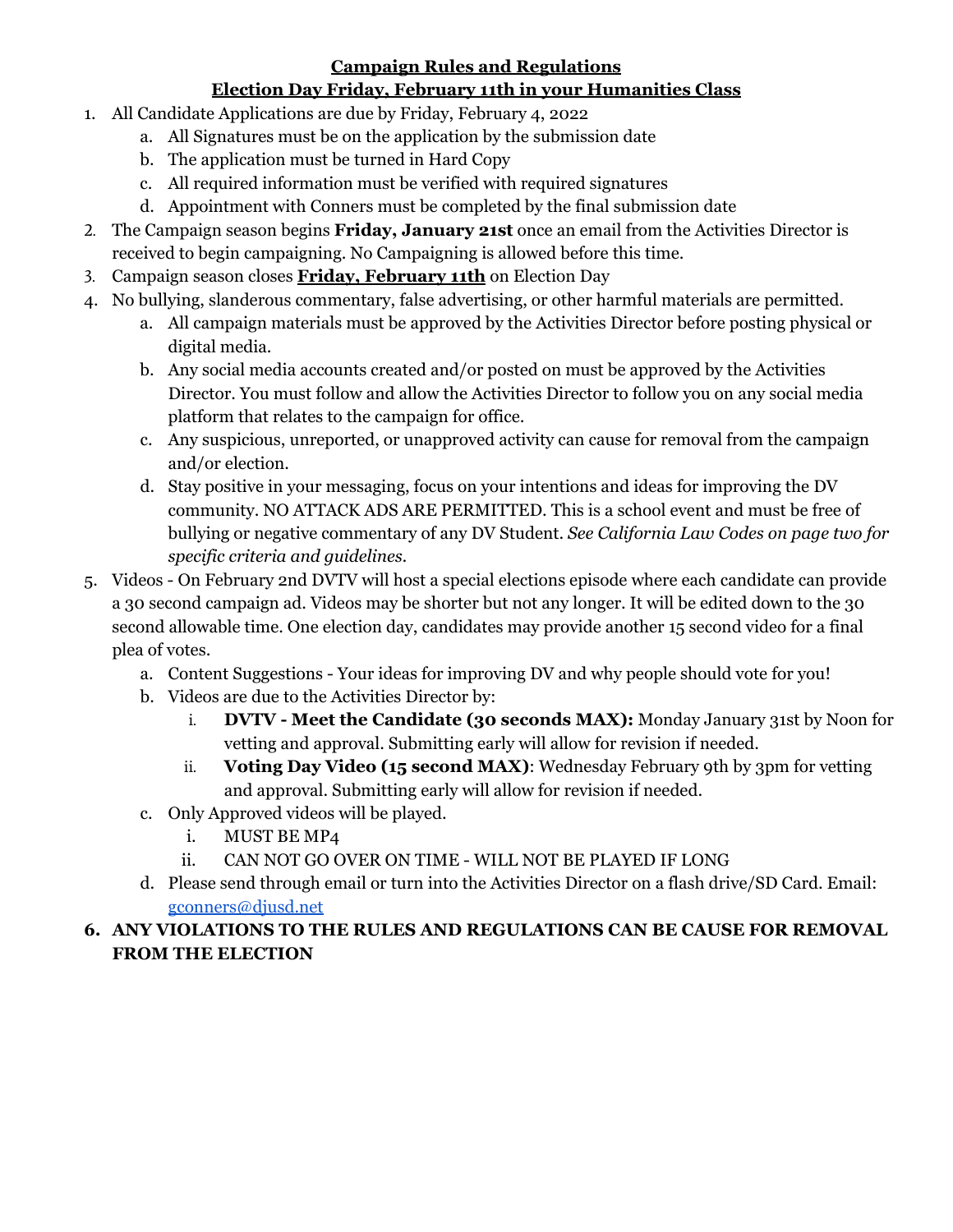## **California State Law Provisions for School Materials.**

## **Social Content Review**

 ● Instructional materials used in California public schools must comply with Education Code sections 60040-60045 and 60048 as well as the SBE guidelines in Standards for Evaluating Instructional Materials for Social Content, 2013 Edition (DOC).

## **Social Content Sheet [Abridged](https://www.cde.ca.gov/ci/cr/cf/abridgedsocialcontent.asp) Version | DOC**

### **These statutes and Board policies have been enacted so that instructional materials used in California:**

- Portray accurately and equitably the cultural and racial diversity of American society;
- ● Demonstrate the contribution of minority groups and males and females to the development of California and the United States;
- ● Emphasize people in varied, positive, and contributing roles in order to influence students' school experiences constructively; and
- ● Do not contain inappropriate references to commercial brand names, products, and corporate or company logos.

**Guidelines:** Students must adhere to Social Content Sheet [Abridged](https://www.cde.ca.gov/ci/cr/cf/abridgedsocialcontent.asp) Version and in short the following:

- **● Be aware and respectful of legally protected groups**: gender, sexual orientation, age, ethnicity, religion, disability, etc.
- **● No illegal activities depicted** (drugs, alcohol, etc.)
- **● No bleeping** (when you make a sound over inappropriate language- usually distracts from the actual message)
- **● No depiction of weapons**
- **● Nothing deprecating towards any staff or students**
- **● No sexual innuendo**
- **● All standard School Dress Code policies apply**
- **● No feigned accents**